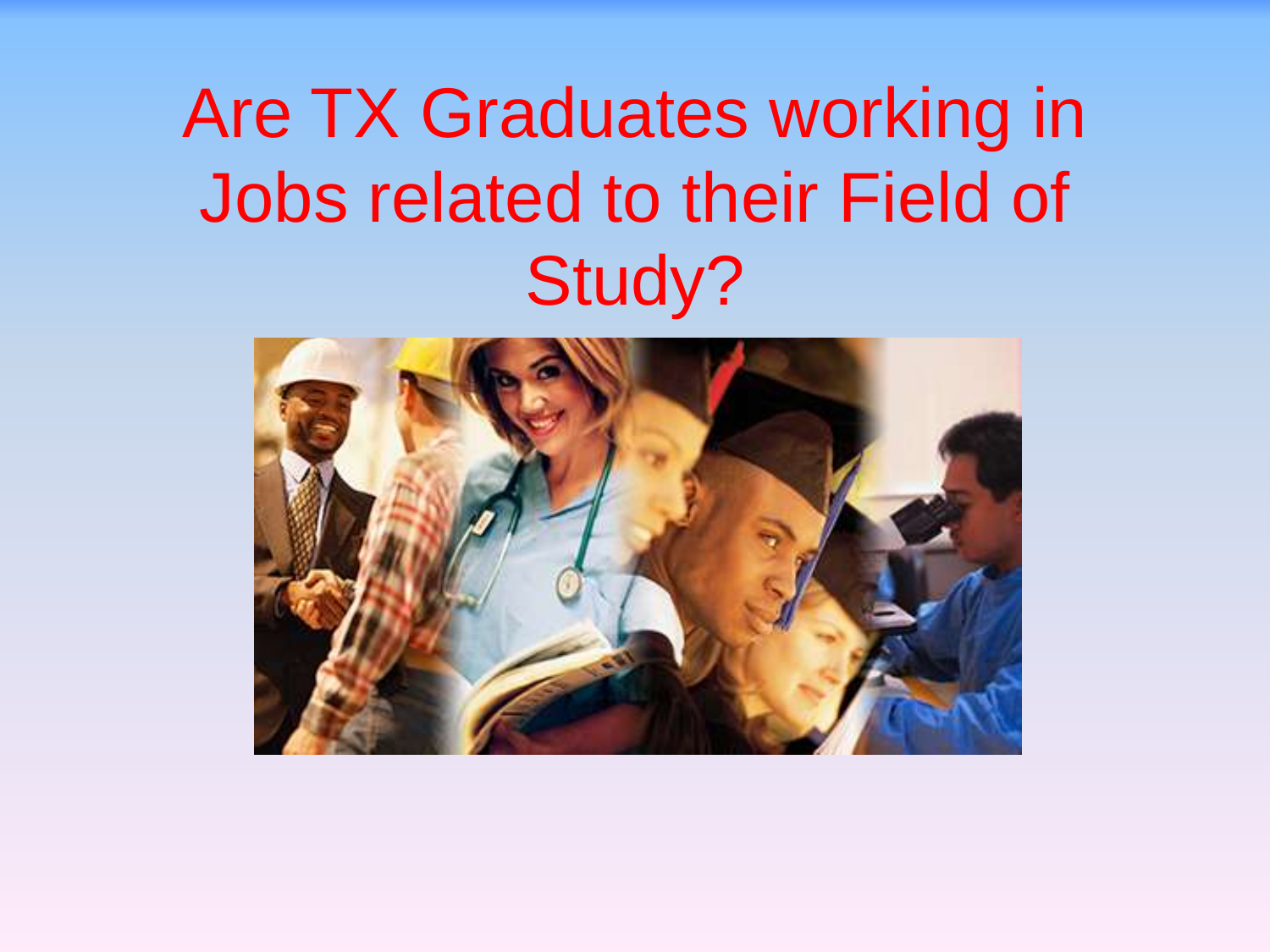# **Objectives**

- Limitations of the UI Wage Records
- Why do we need to know if our graduates are working in an occupation related to their training?
- Nuts and bolts of the 2013 TWC Employer Follow-Up Survey
- Preliminary results
- Lessons Learned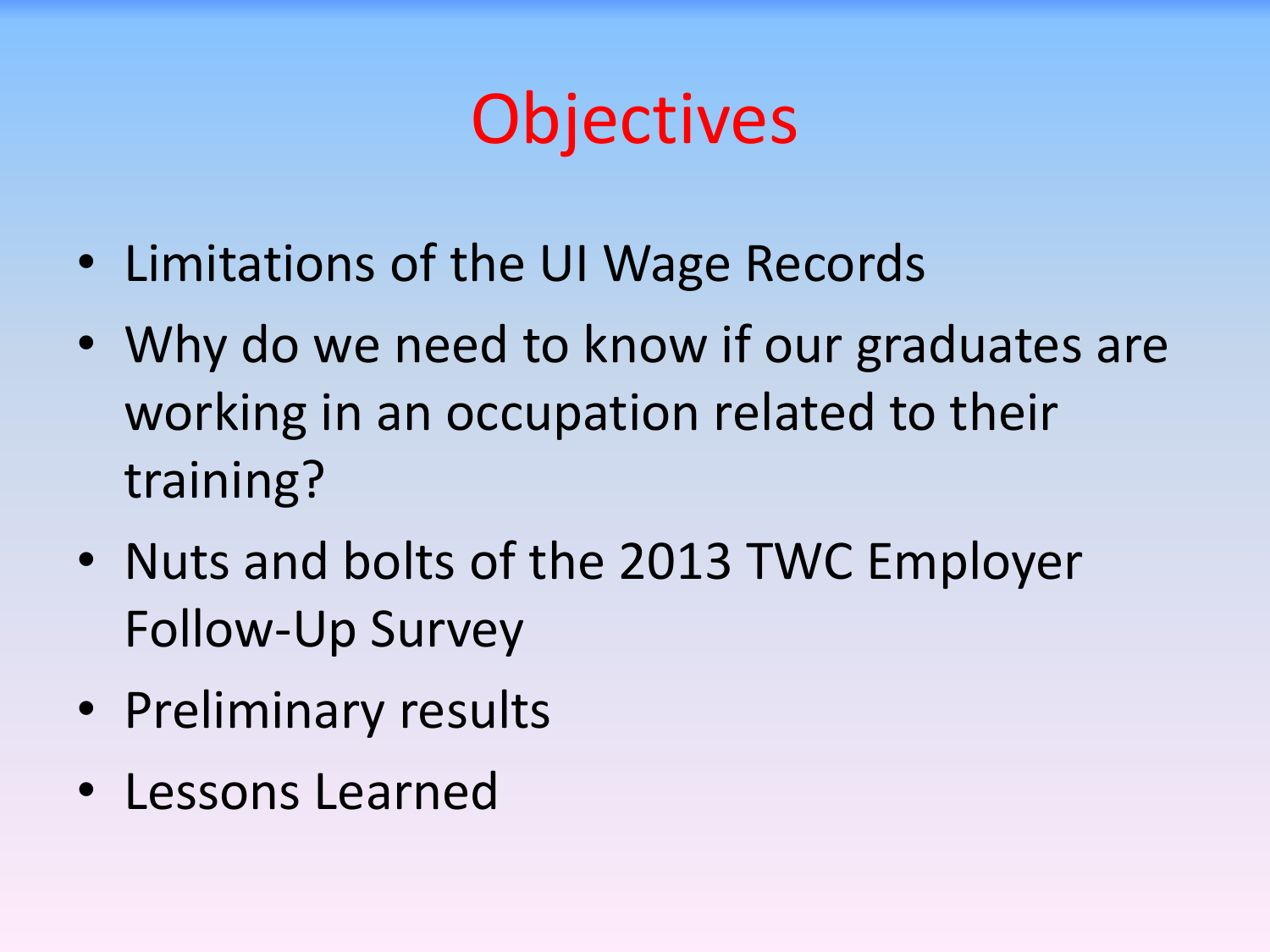# Limitations of UI Wage Records

- Does not capture occupational title
- Does not capture hours worked
- 6-month delay in reporting and clean up
- Designed to administer Unemployment Insurance program
- Best resource for documenting labor market outcomes at the moment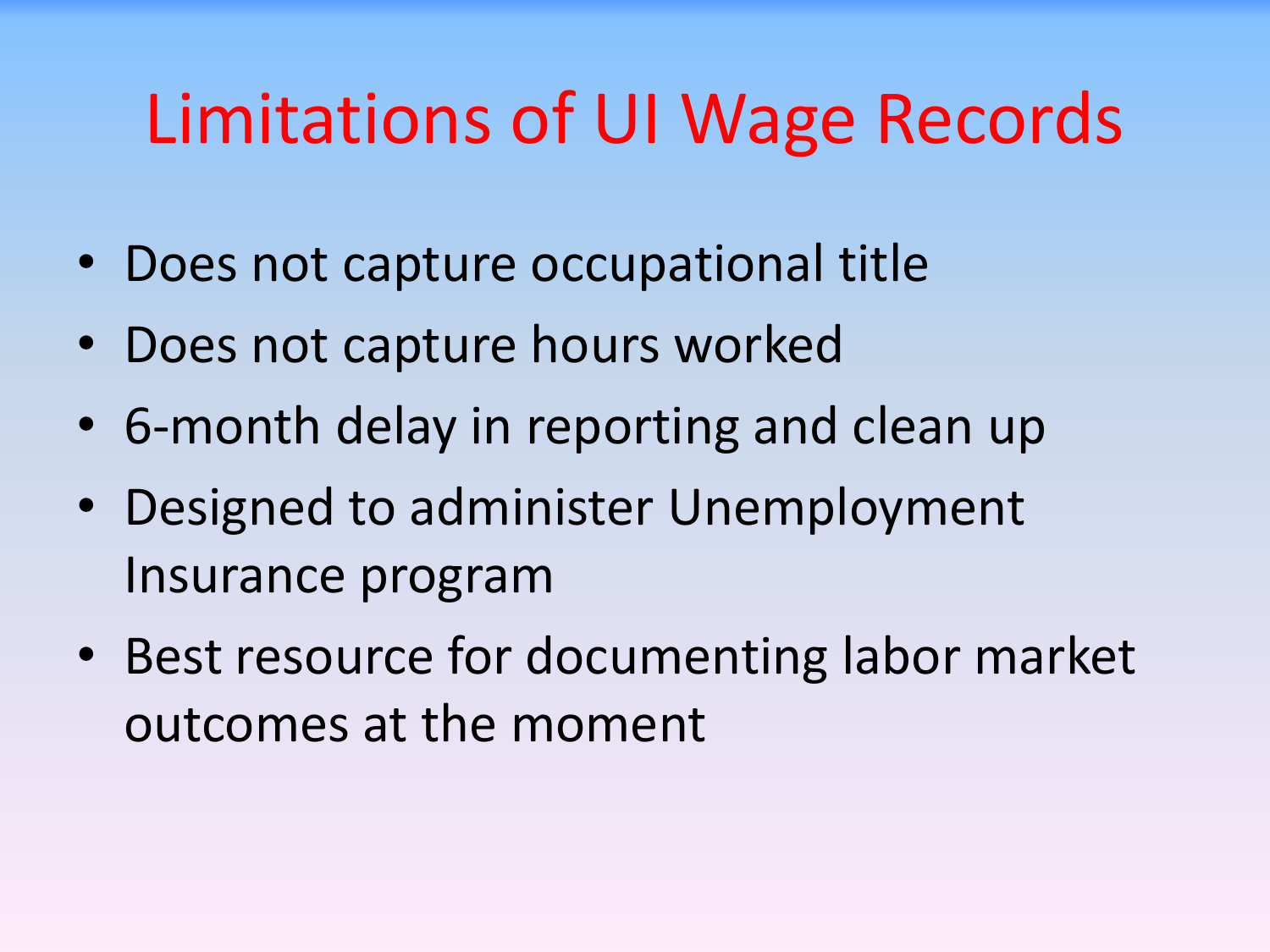#### Why do we need to know the occupation of our graduates?

- Program evaluators need to know in order to assess the training-relatedness of post-exit employment
- And to target education and training service delivery more effectively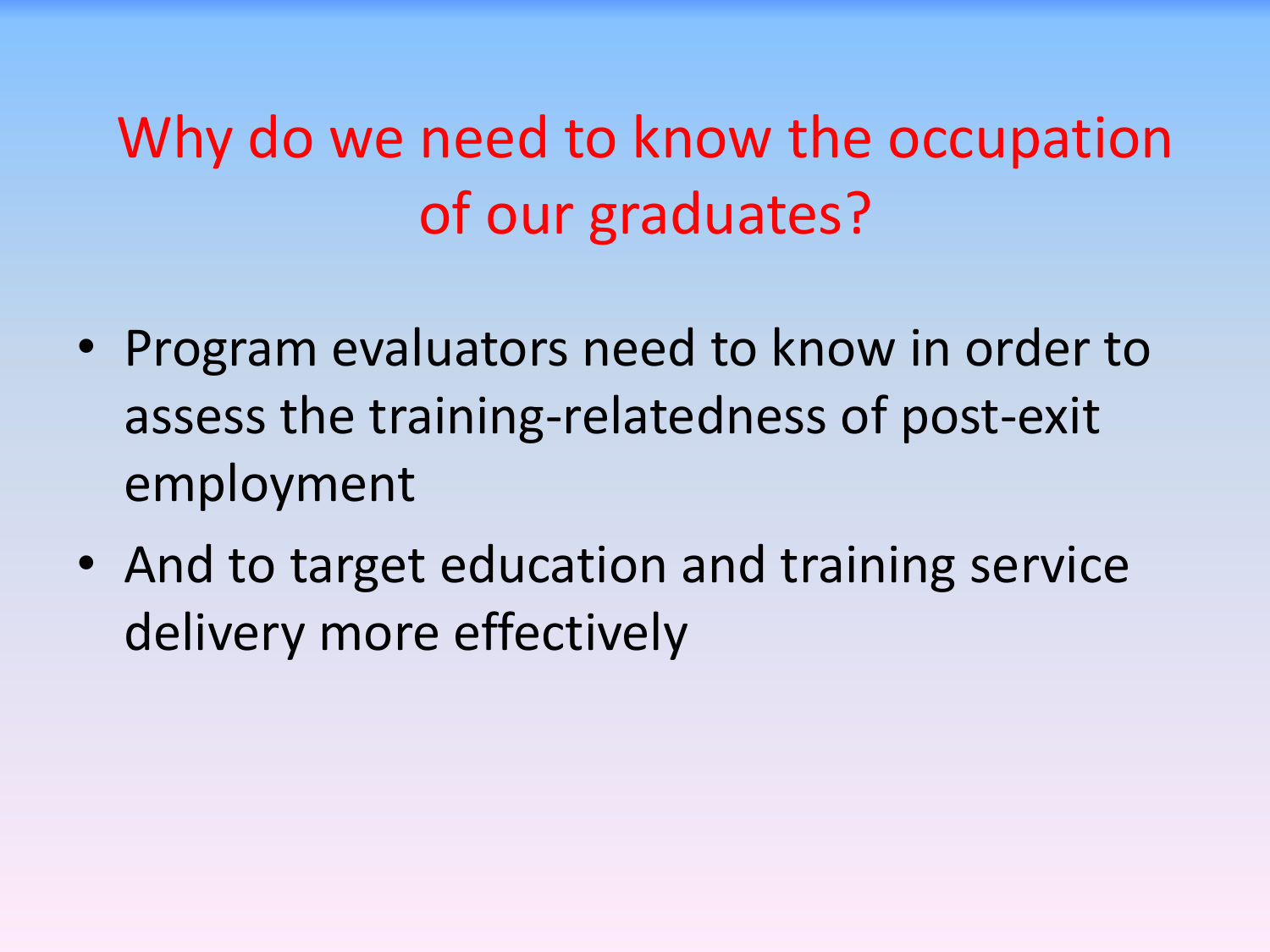#### Impetus

- Over a decade since last employer follow-up survey was conducted
- Funds from the US Dept. of Labor Workforce Data Quality Initiative grant
- Interest from TWC, TSTC-System and UT-System
- The rising swell in consumer reporting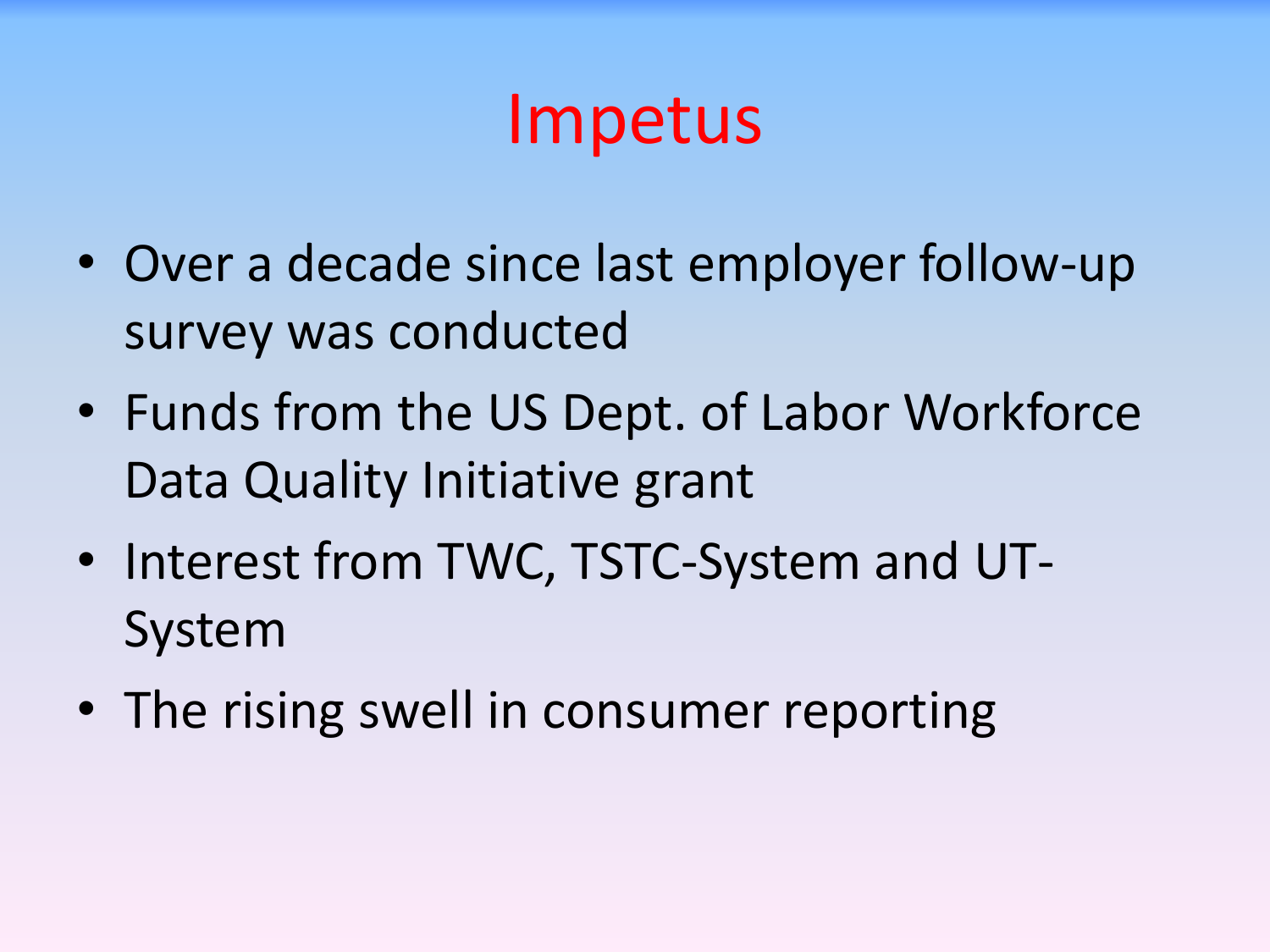#### FERPA

- The Family Educational Rights and Privacy Act (FERPA) (20 U.S.C. § 1232g; 34 CFR Part 99) is a Federal law that protects the privacy of student education records. The law applies to all schools that receive funds under an applicable program of the U.S. Department of Education.
- [http://www2.ed.gov/policy/gen/reg/ferpa/ind](http://www2.ed.gov/policy/gen/reg/ferpa/index.html?exp=8) [ex.html?exp=8](http://www2.ed.gov/policy/gen/reg/ferpa/index.html?exp=8)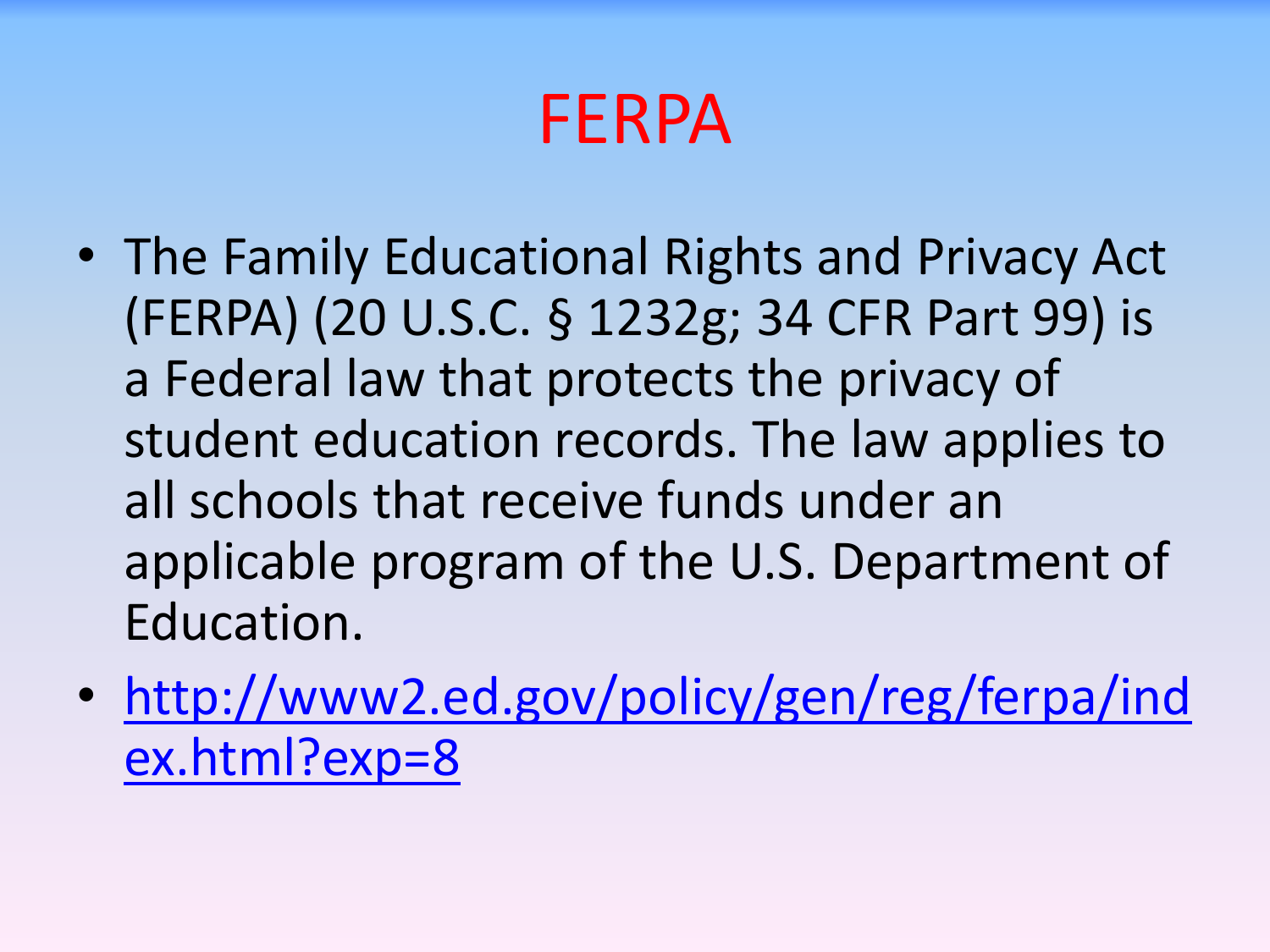#### [http://www.utexas.edu/research/cshr/rmc1/index.php](http://www.utexas.edu/research/cshr/rmc1/index.php/component/content/article/1-about/962-ferpa.html) [/component/content/article/1-about/962-ferpa.html](http://www.utexas.edu/research/cshr/rmc1/index.php/component/content/article/1-about/962-ferpa.html)

ww.utexas.edu/research/csfn/putn/pdf/FERPA\_Part  $\mathcal{Q} \times \mathcal{O} \times \left[ \frac{1}{\sqrt{2}}$  Family Education Right. (2) 2013 Central Texas FER. (2) ttexas.edu Convert - El Select



#### **FERPA: Past and Present**

**Implications for Data Sharing and Research** 

**Central Texas FERPA Conference** Austin, TX April 12, 2013

**Michael Hawes Statistical Privacy Advisor U.S. Department of Education**   $-10^{11} - 3$  $A + 0$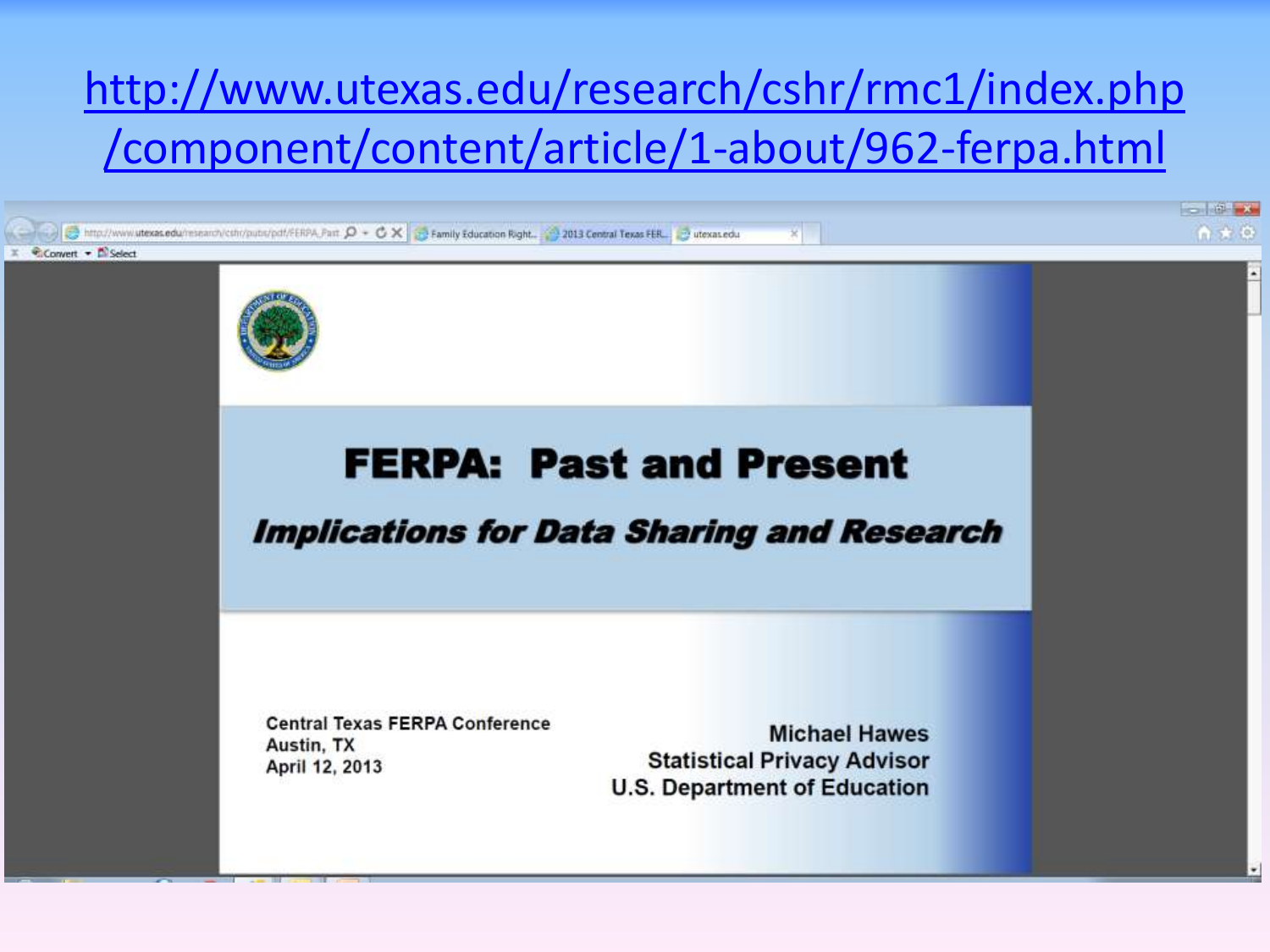#### Data Transfer

- Data Sharing Agreement between TWC and UT-System and TSTC
- Secure server that can be accessed by assigned employees (Tumbleweed)
- At all times TWC follows Title 1, Part 10, Texas Administrative Code, Chapter 202 as the minimum required standard for security.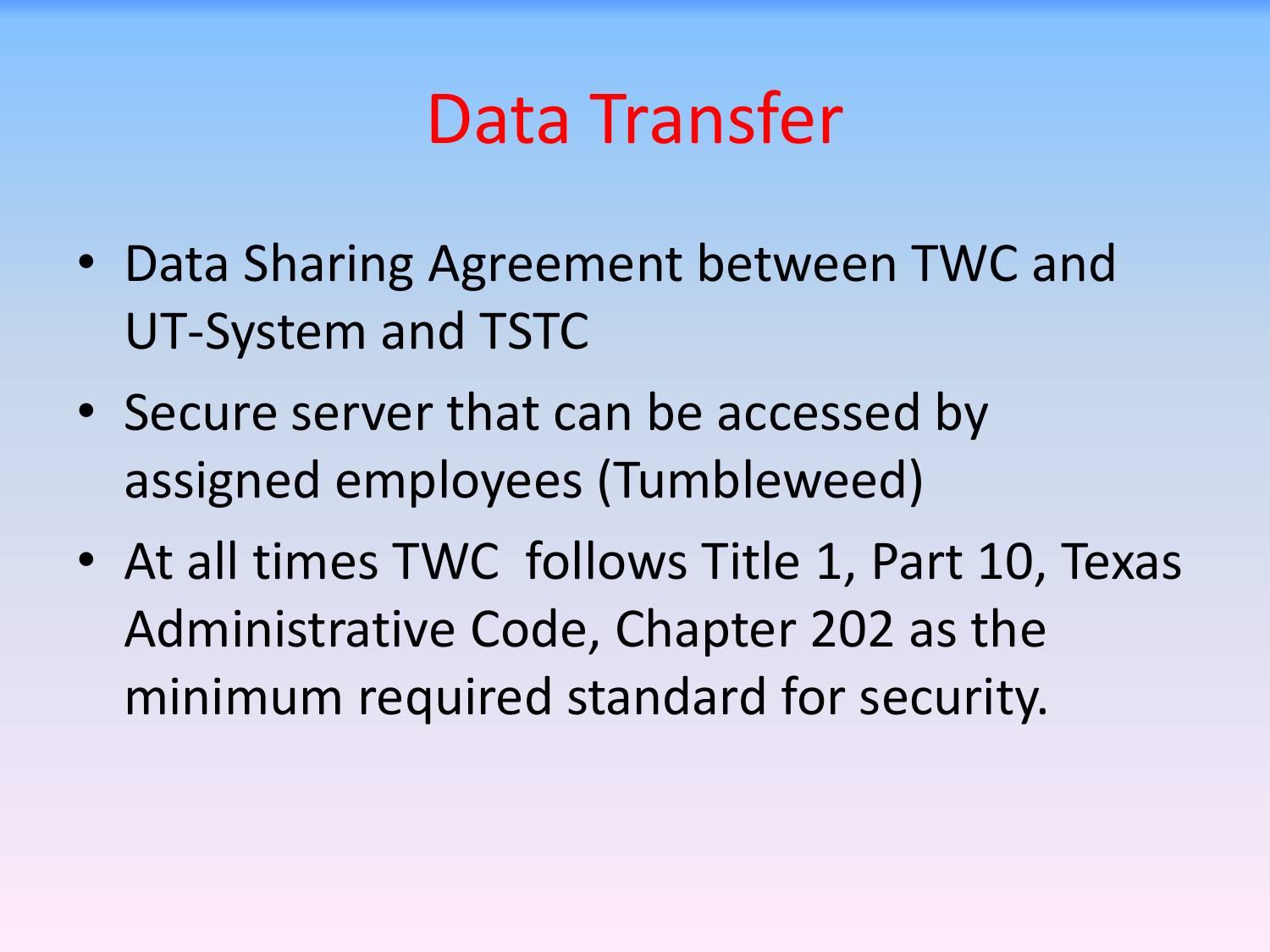#### Seed Records

- Graduates from UT, TSTC and TWC programs between 2008- 2011
- Surveyed employers of 20,400 graduates who were found to be working in the 4<sup>th</sup> quarter of 2012.
- 277 different program of study (6-digit CIP)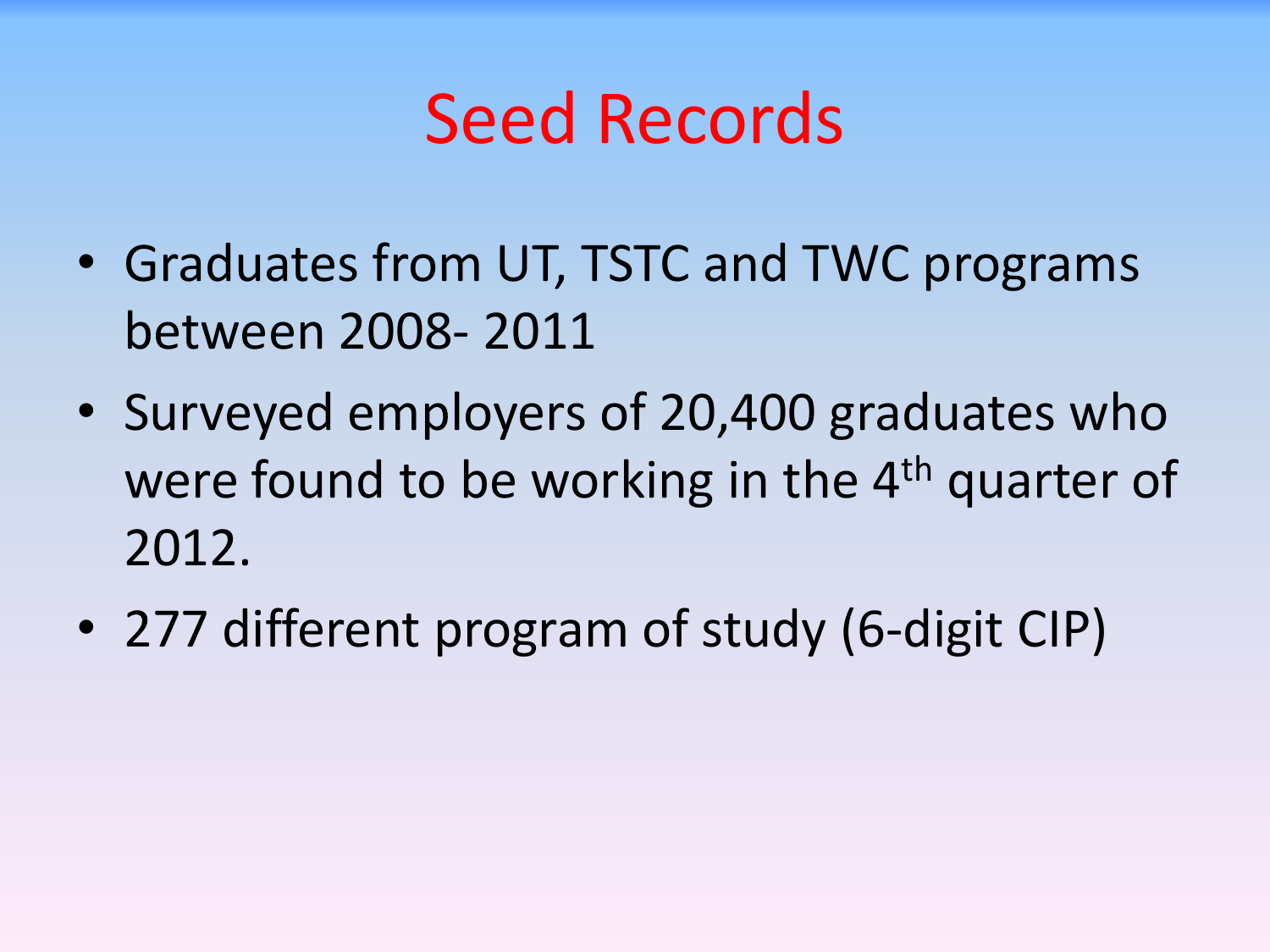# Texas State Technical College System (TSTC- System)

- 4,568 Total graduates 1,418 female and 3,150 male
	- Associate 2,961
	- Certificate 1,490
	- Enhanced Skills Cert. 37
	- Advanced Technology Cert. 12
	- Core Curriculum 66
	- Field of Study 2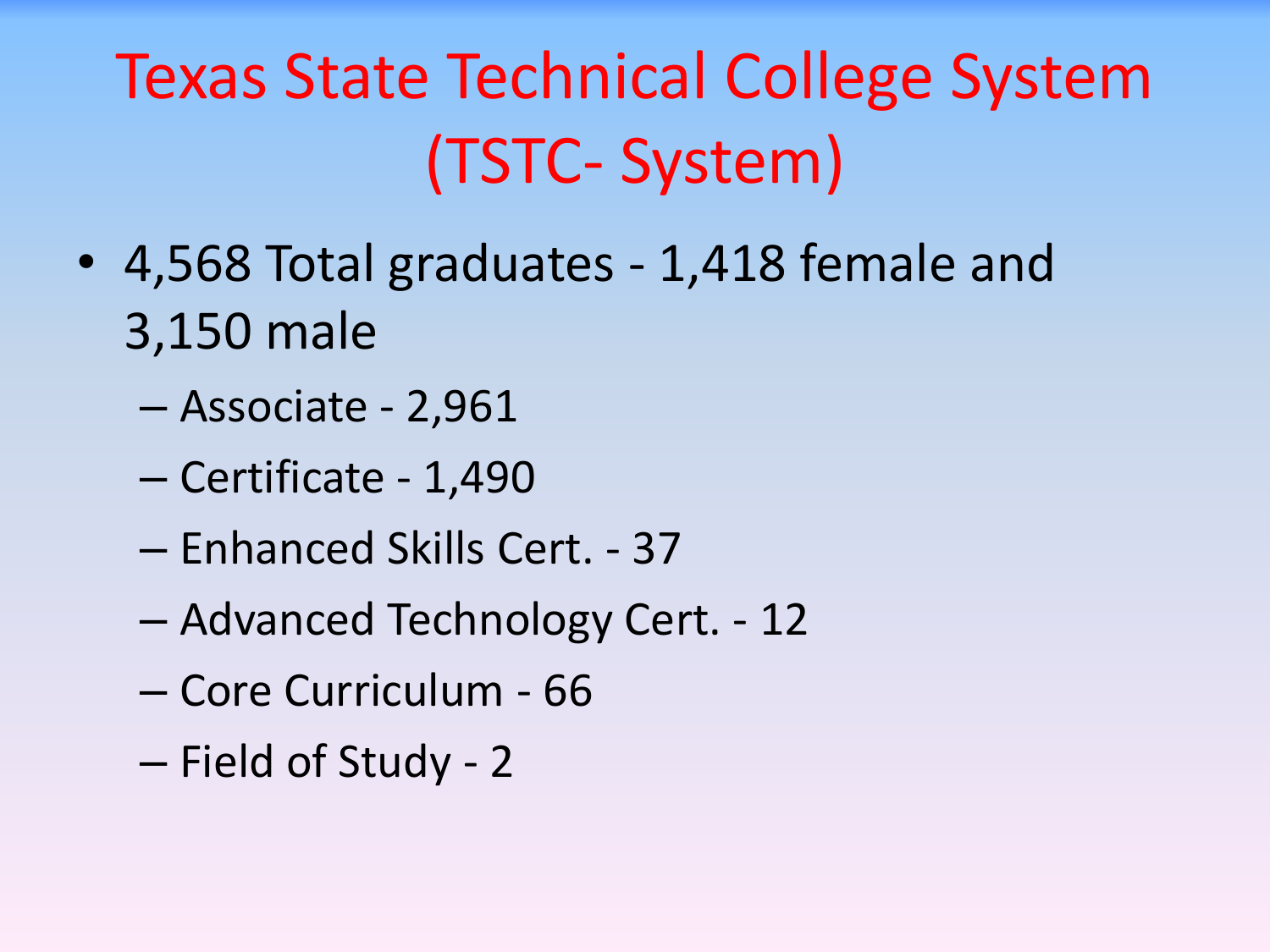### UT-System

- UT System 7,970 Bachelors degree Graduates
	- 3,680 Female
	- 4,290 Male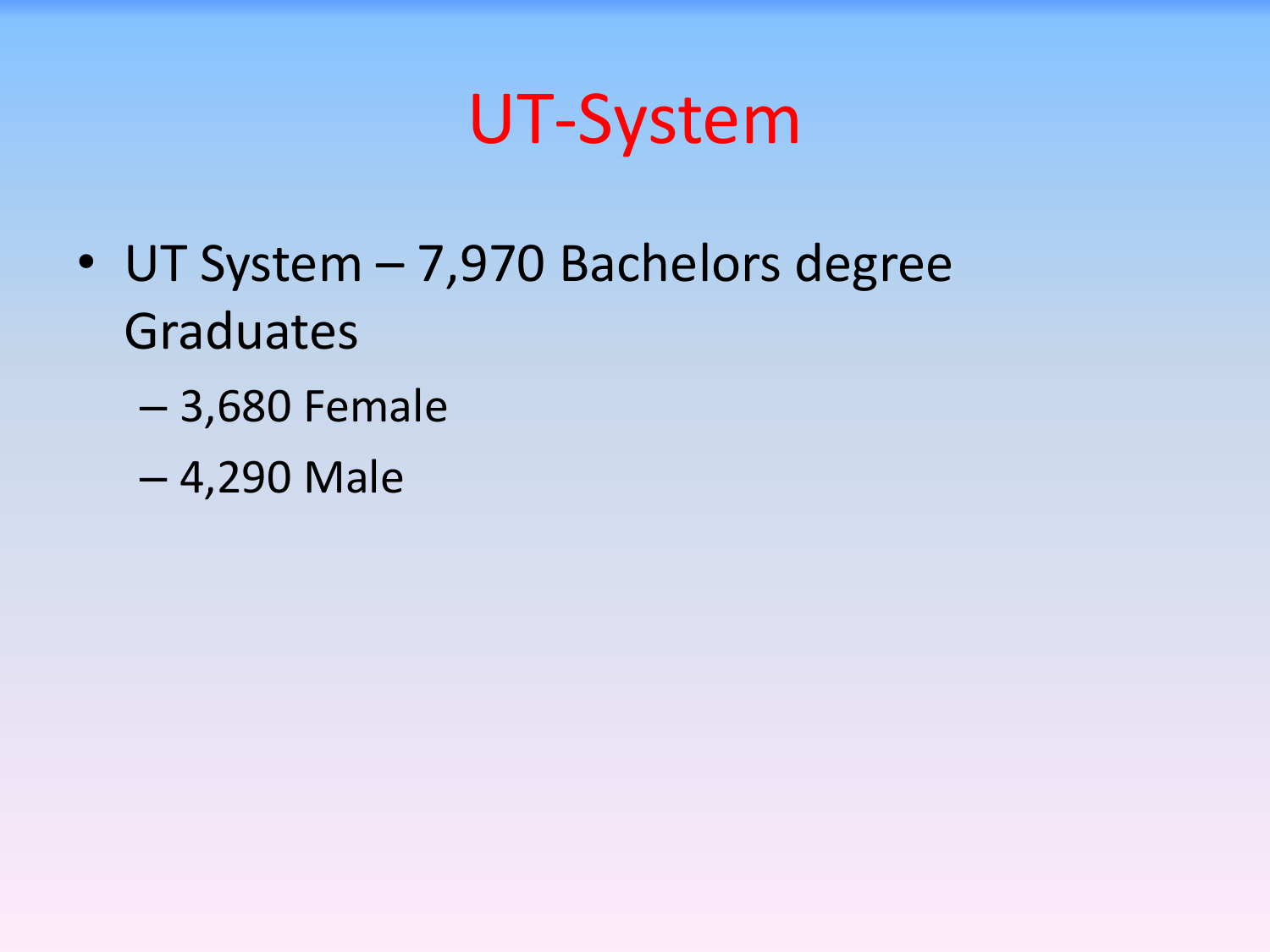# TWC Program Completers

- Participants in Vocational Training awarded certificates
	- Workforce Investment Act 4,530
	- Skills Development Fund- 3,332
		- 1,920 Female
		- 2,610 Male
		- 3,332 Unknown (gender not collected)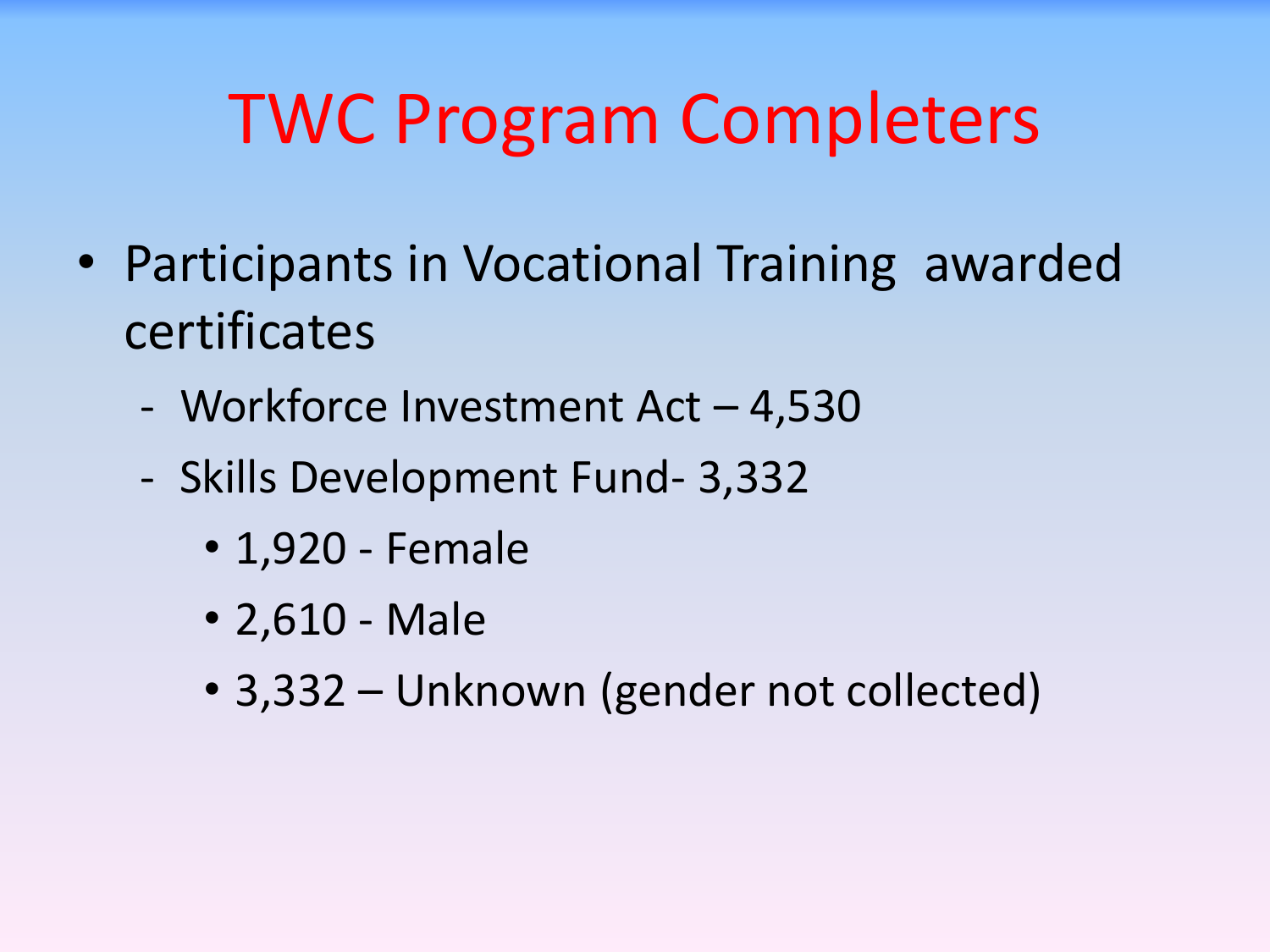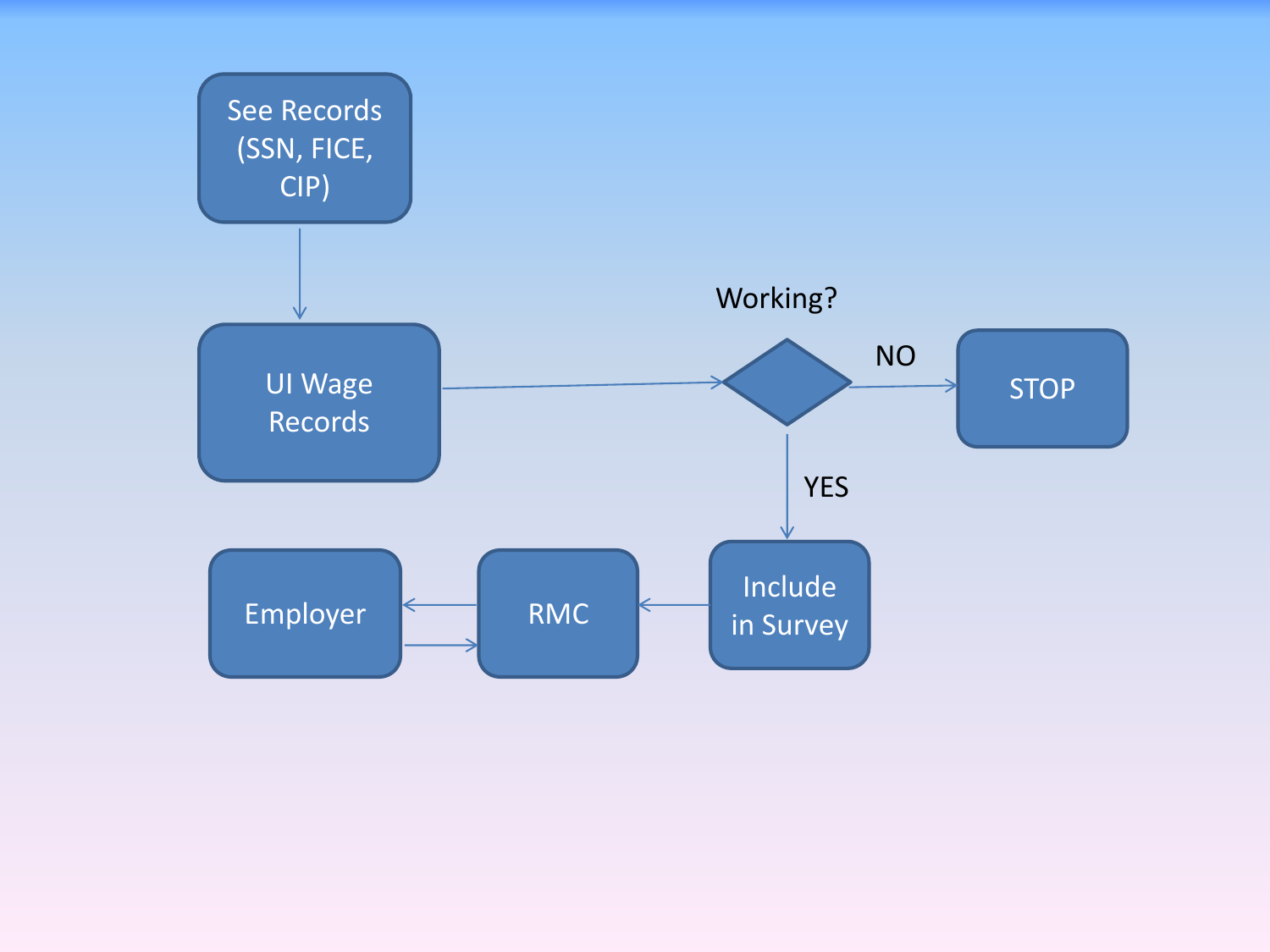

 $X \oplus$ Convert  $\bullet$  E<sup>2</sup>Select

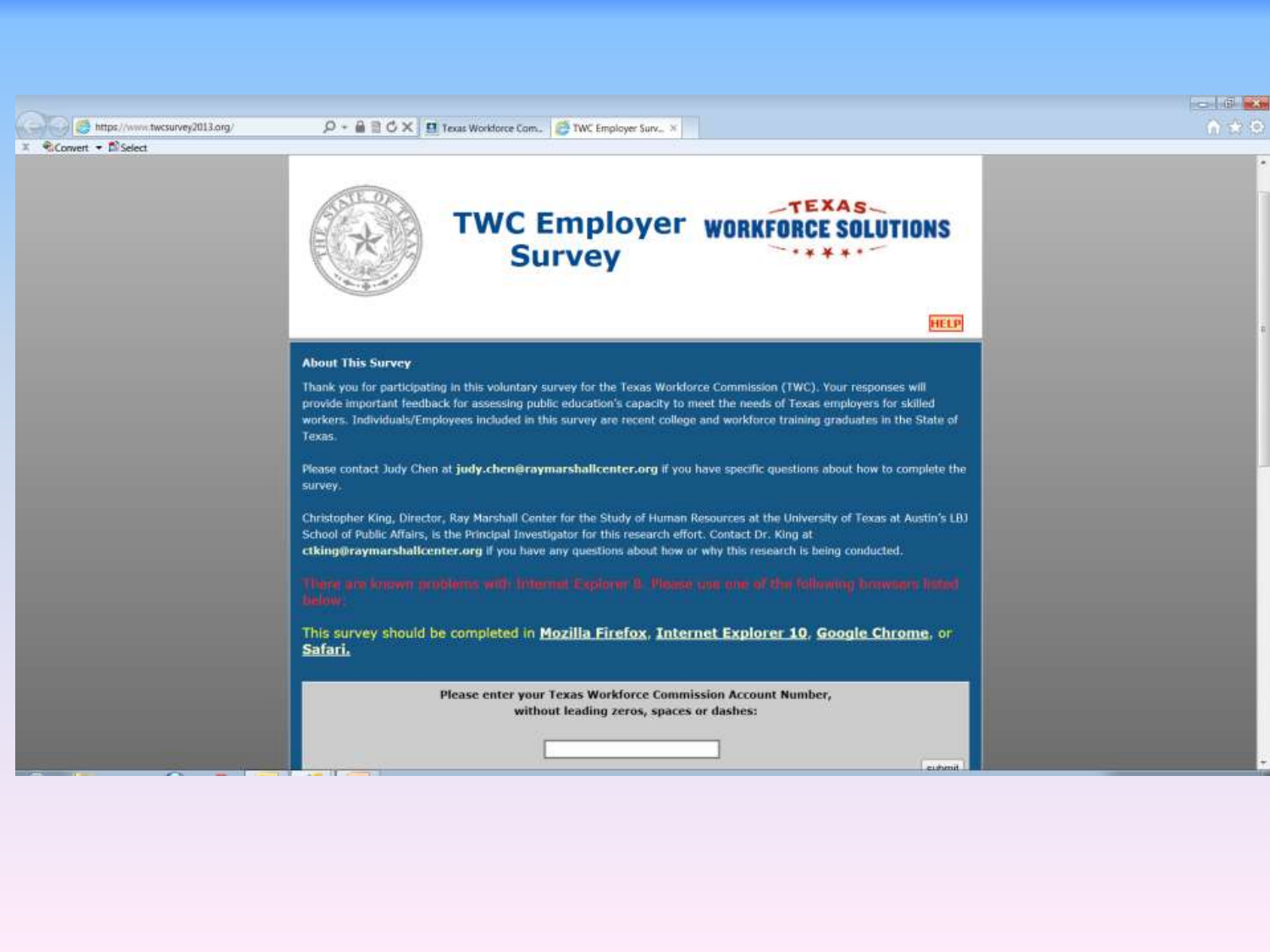# Survey Questions

- Job Title
- Full-time/Part-time Flag
- ZIP code location of job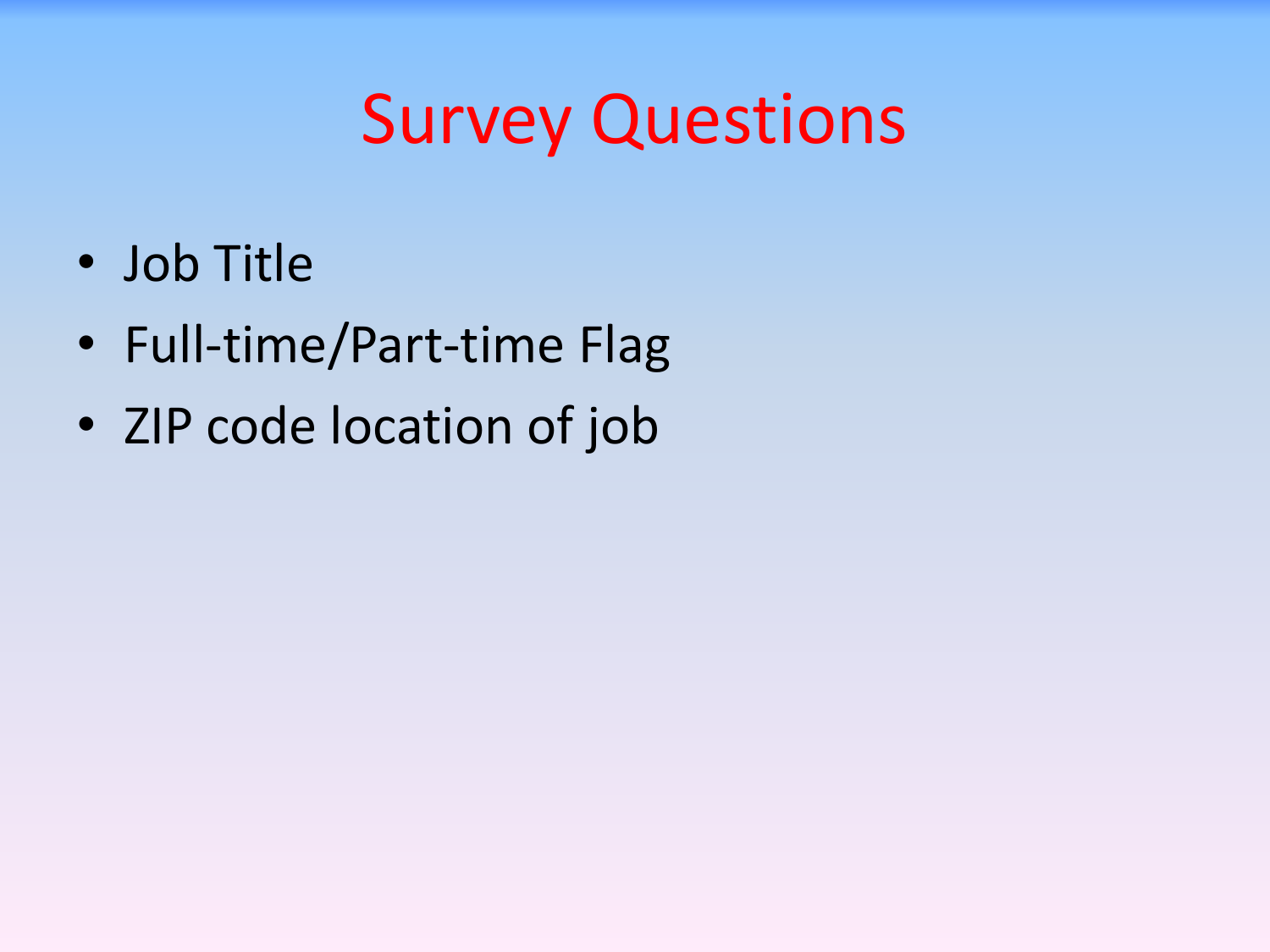## Nuts and Bolts

- Survey instrument constructed in-house at RMC
- Cover letter from TWC signed by Executive Director
- Quick start guide
- Use of First and Last Names on the instrument, no SSNs
- Two waves of survey letters
- CIP SOC crosswalk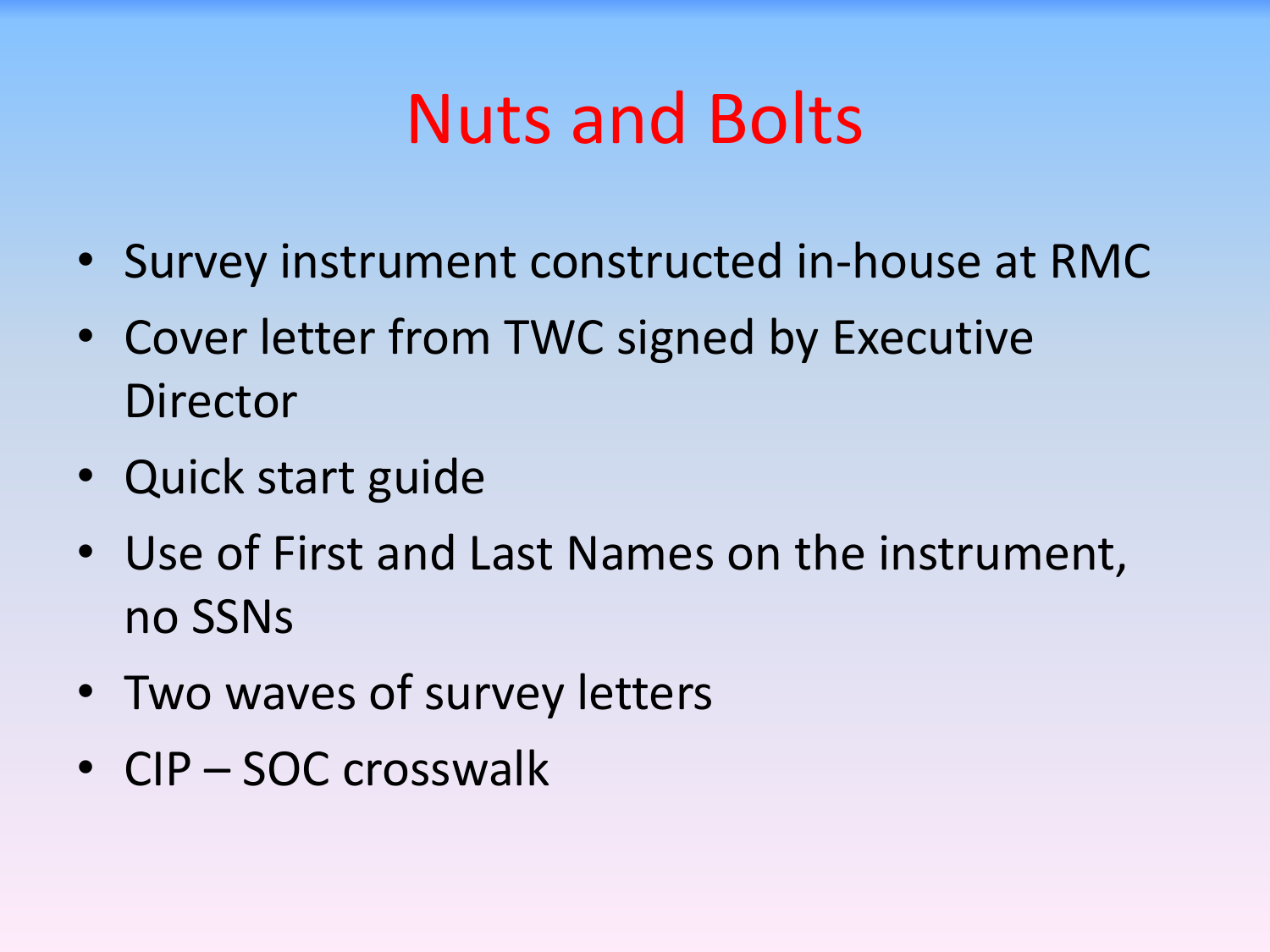#### CIP-SOC Crosswalk

#### Developed by TWC over many years For example Computer and Information Sciences, General (CIP=11.0101)

- Computer and Information Systems Managers
- Computer and Information Research Scientists
- Computer Systems Analysts
- Database Administrators
- Network and Computer Systems Administrators
- Computer Network Architects
- Information Security Analysts, Web Developers, and Computer Network
- **>Architects**
- Computer Occupations, All Other
- Computer Science Teachers, Postsecondary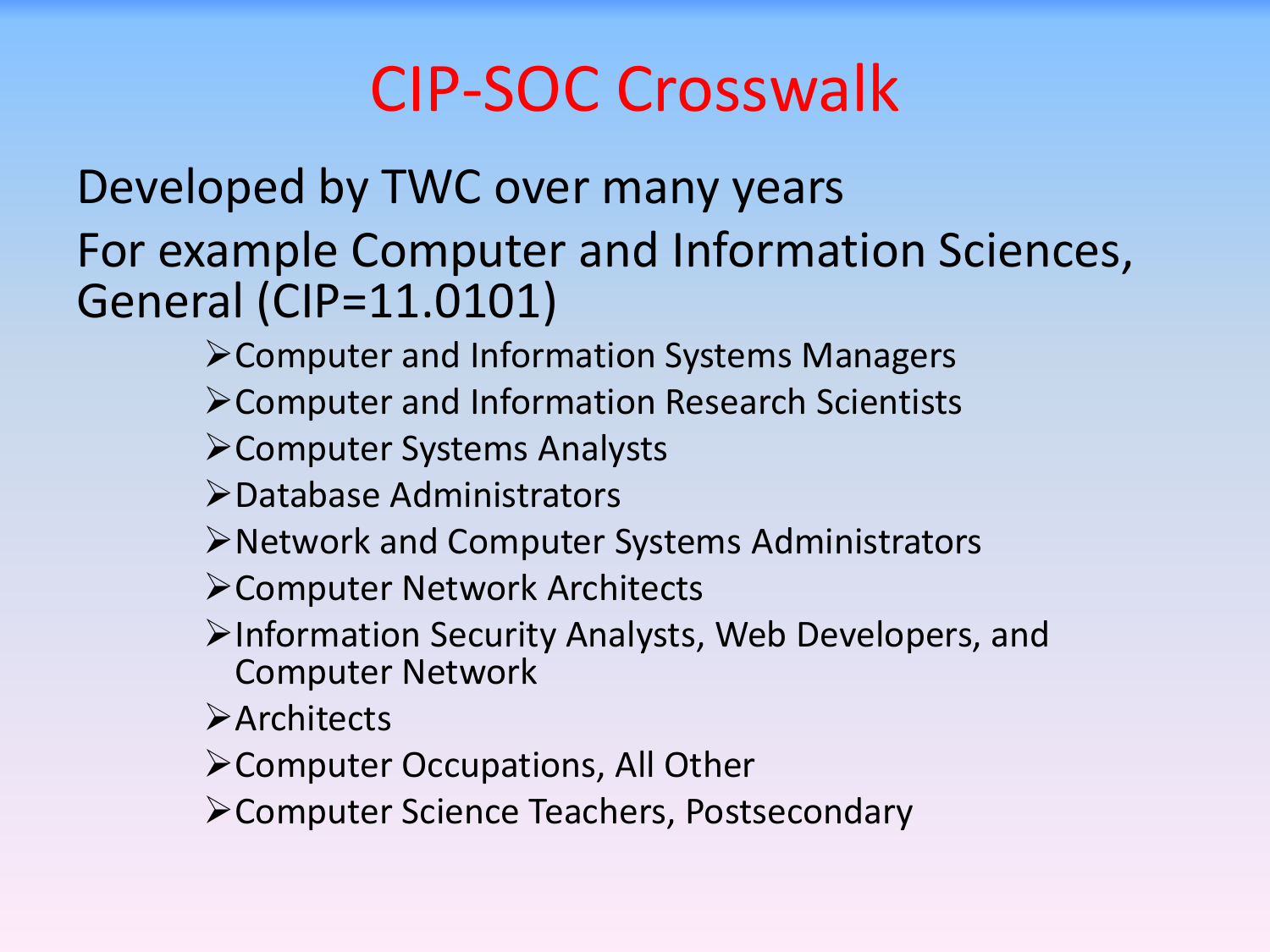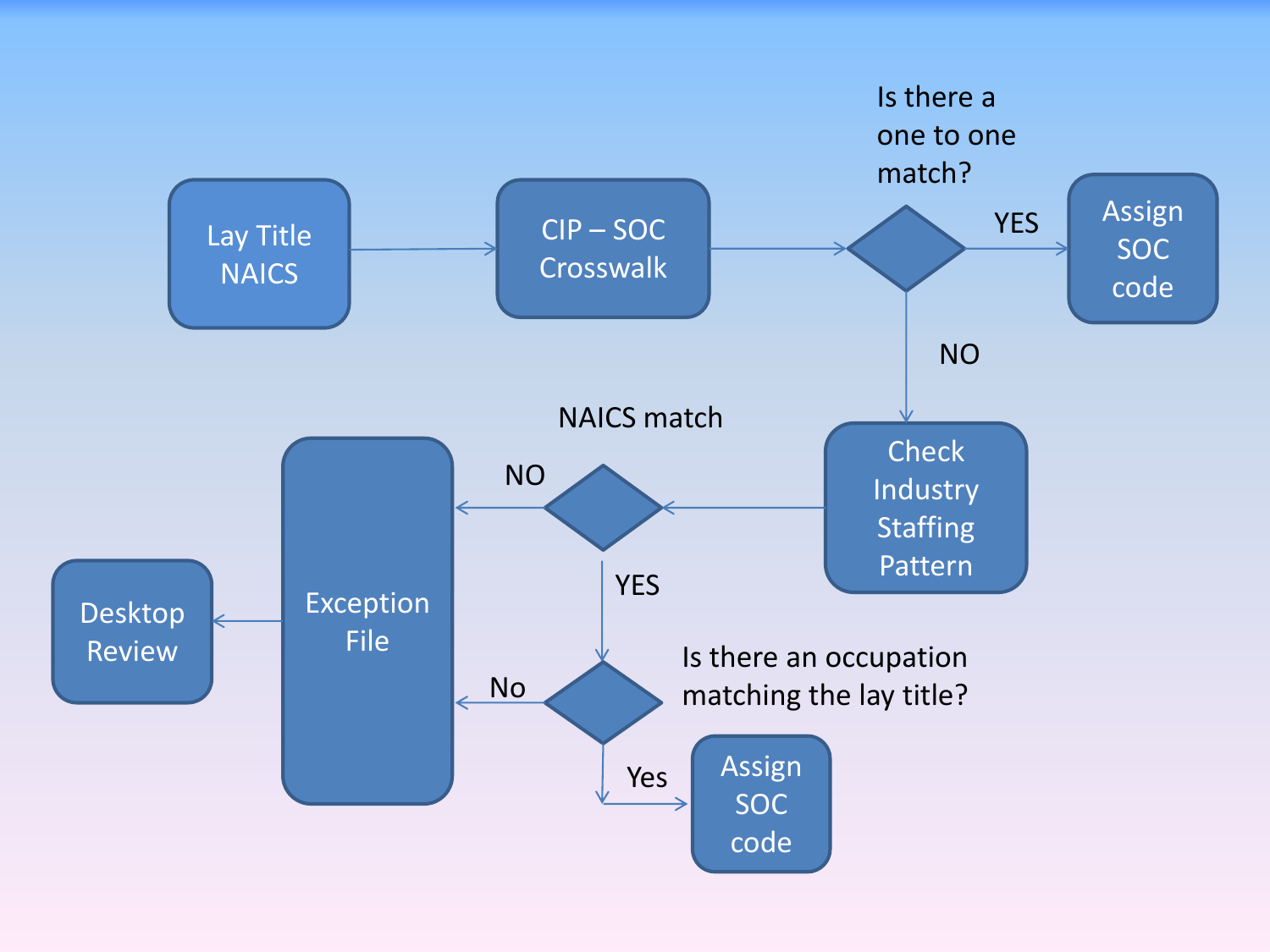# Philosophy Majors

- Related occupations
	- o Area, Ethnic, and Cultural Studies Teachers, Postsecondary
	- o Philosophy and Religion Teachers, Postsecondary
	- o Religious Workers
	- o Directors, Religious Activities and Education
- Any more?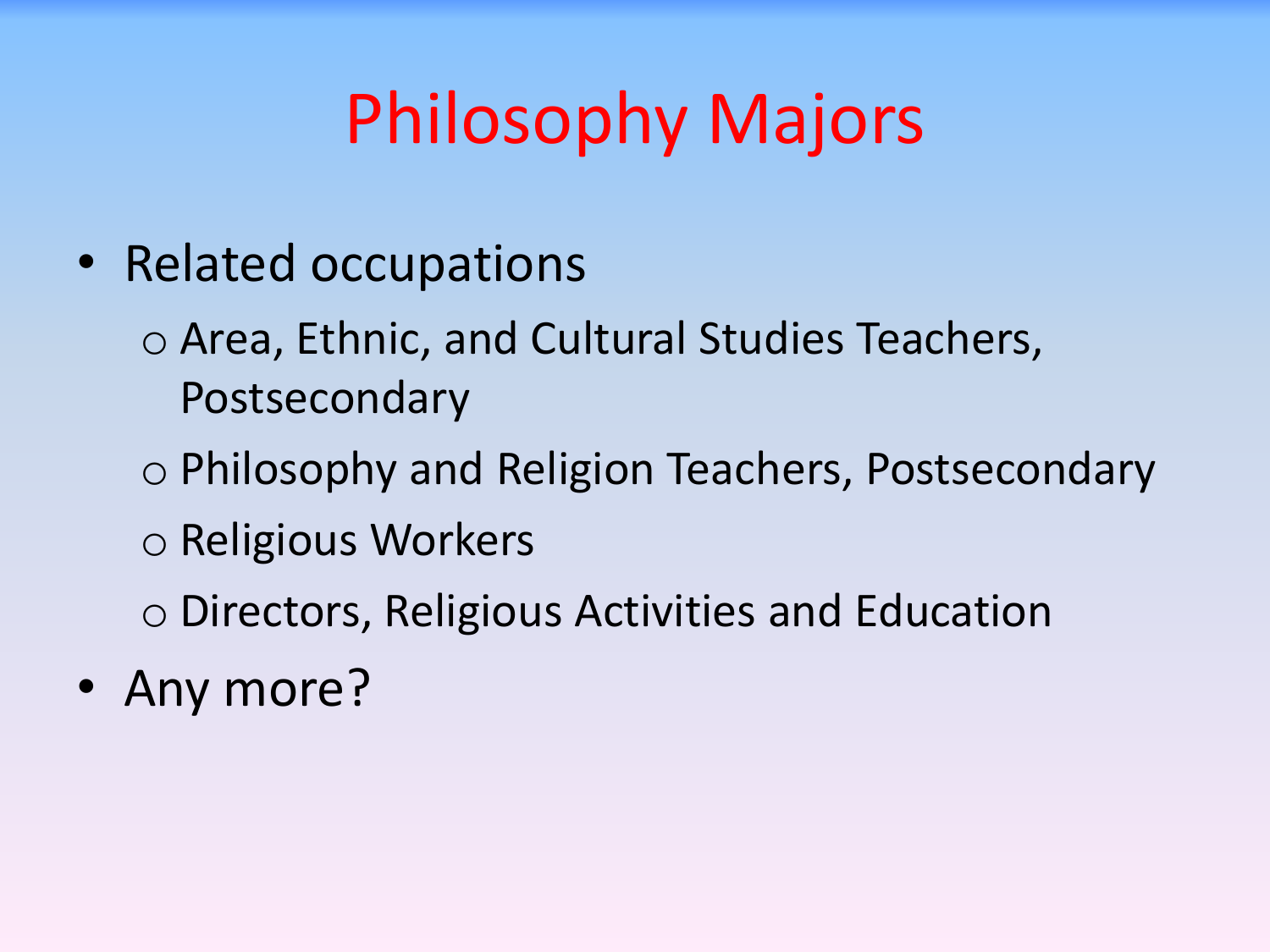#### Raw Data

| <b>CIP Title (Program of Study)</b>                                                    | Lay Job Title                      |
|----------------------------------------------------------------------------------------|------------------------------------|
| Licensed Practical/Vocational Nurse Training.                                          | <b>LVN</b>                         |
| Heating, Ventilation, Air Conditioning and Refrigeration                               | <b>Commercial Service</b>          |
| Engineering Technology/Technician.                                                     | <b>Technician</b>                  |
| Heating, Ventilation, Air Conditioning and Refrigeration                               |                                    |
| Engineering Technology/Technician.                                                     | <b>Technician</b>                  |
| Drafting and Design Technology/Technician, General.                                    | <b>Drafter</b>                     |
| Welding Technology/Welder.                                                             | Welder                             |
| Dental Assisting/Assistant.                                                            | <b>Registered Dental Assistant</b> |
| Computer and Info. Systems Security/Information Assurance. Network Administrator       |                                    |
| Heating, Ventilation, Air Conditioning and Refrigeration                               |                                    |
| Engineering Technology/Technician.                                                     | <b>Residential Technician</b>      |
| Geographic Information Science and Cartography.                                        | <b>Survey Technician</b>           |
| Auto body/Collision and Repair Technology/Technician.                                  | <b>Painter Helper</b>              |
| Automobile/Automotive Mechanics Technology/Technician.                                 | Technician                         |
| Dental Assisting/Assistant.                                                            | <b>Correctional Officer III</b>    |
| Health Information/Medical Records Technology/Technician. Patient Services Coordinator |                                    |
| Computer Programming/Programmer, General.                                              | Draftsman                          |
| Computer Programming/Programmer, General.                                              | <b>Machine Operator</b>            |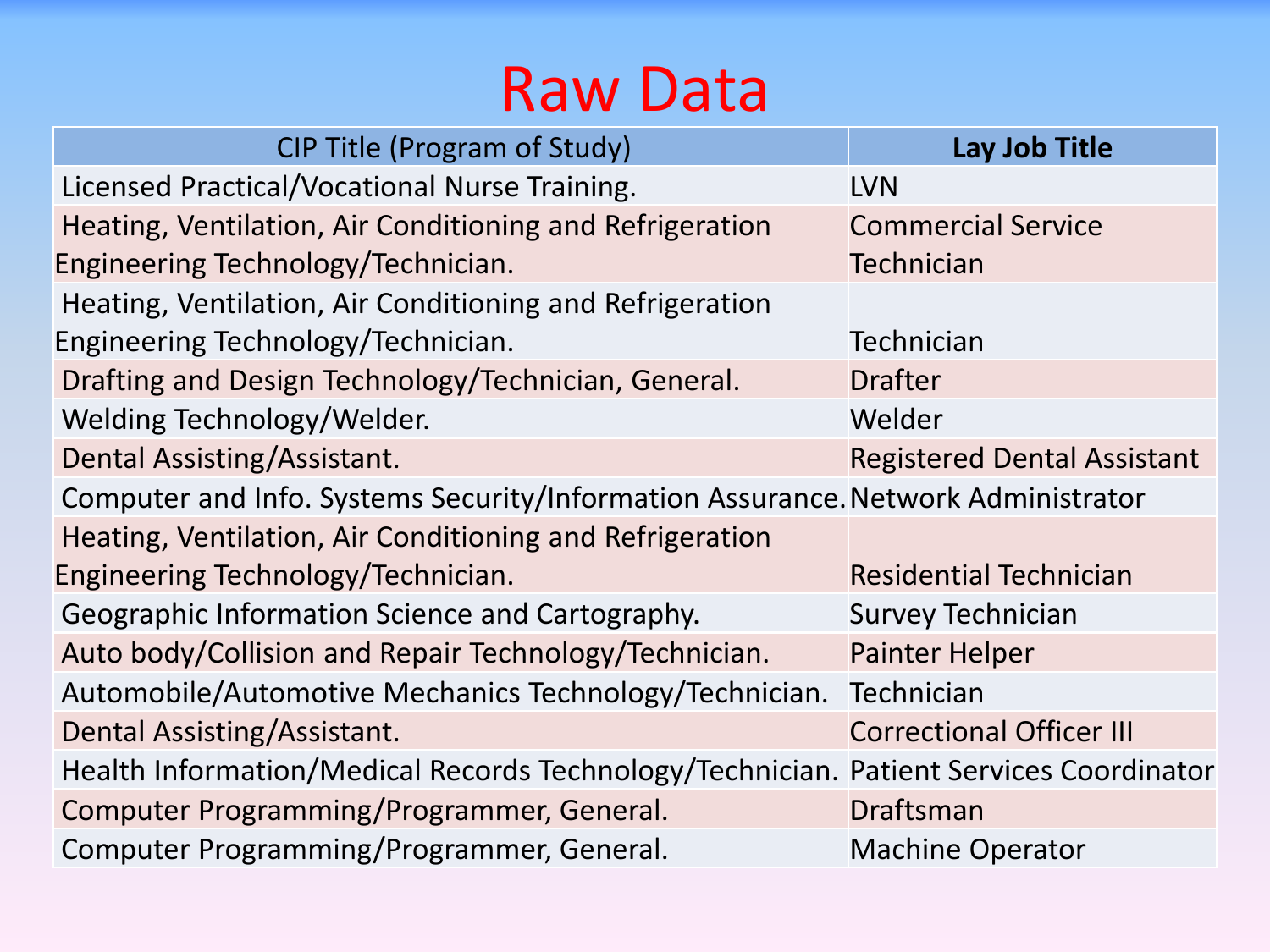# Preliminary Results- First Wave

- TWC received 1,017 records with responses
- 966 were found working in occupation closely or directly related to the program they studied
	- 341 UT System
	- 247 TSTC System
	- $-378 TWC$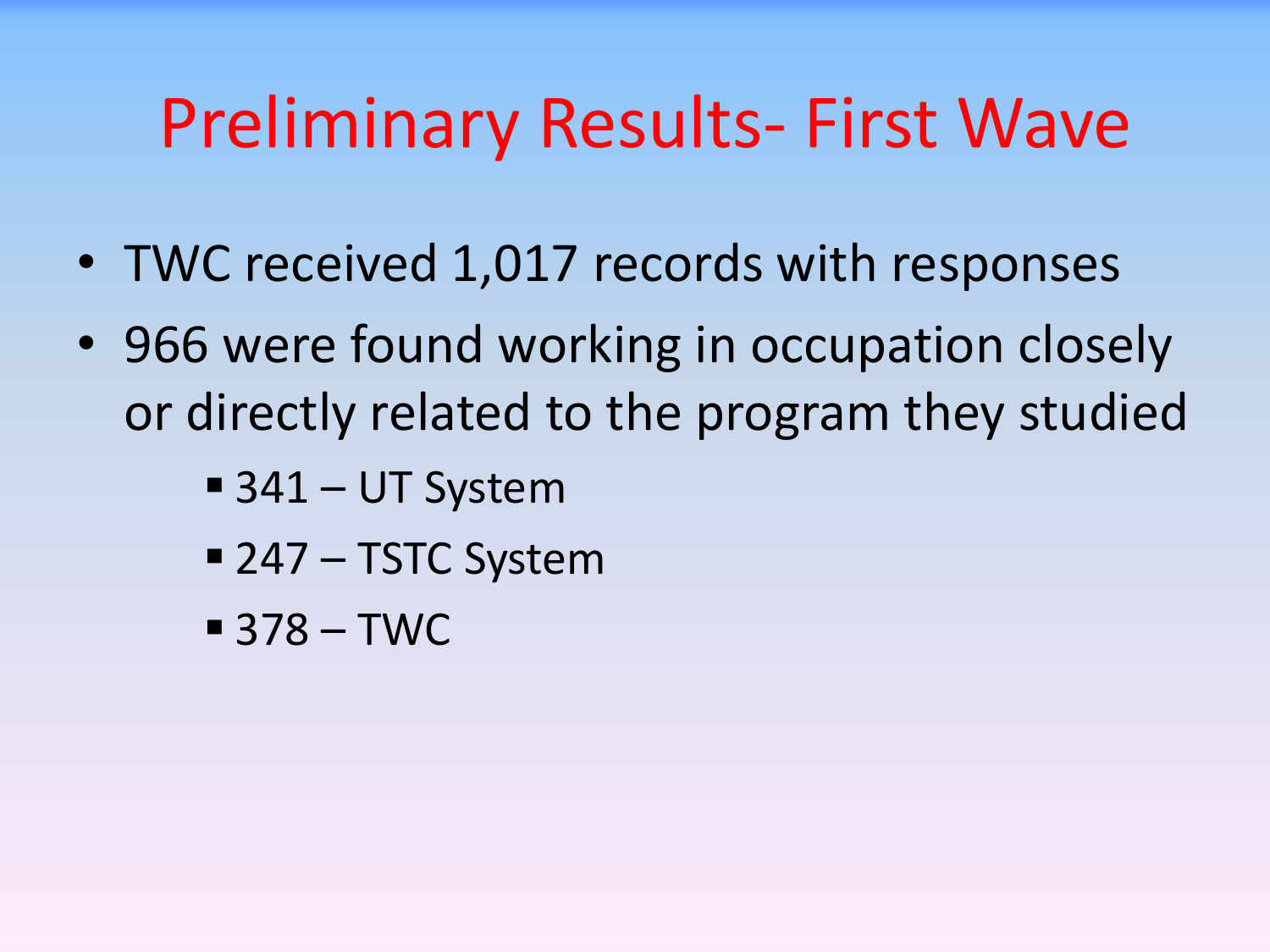# Preliminary Results

• UT –System Majors with highest training-relatedness Program of Study and Job Lay-Title

English Language and Literature, General. Teacher

Business Administration and Management Service Advisor

Civil Engineering, General. The Engineer Associate 1

Mechanical Engineering. Mechanical Engineer

Marketing/Marketing Management, General.Account Manager

Computer Engineering, General. Programmer Analyst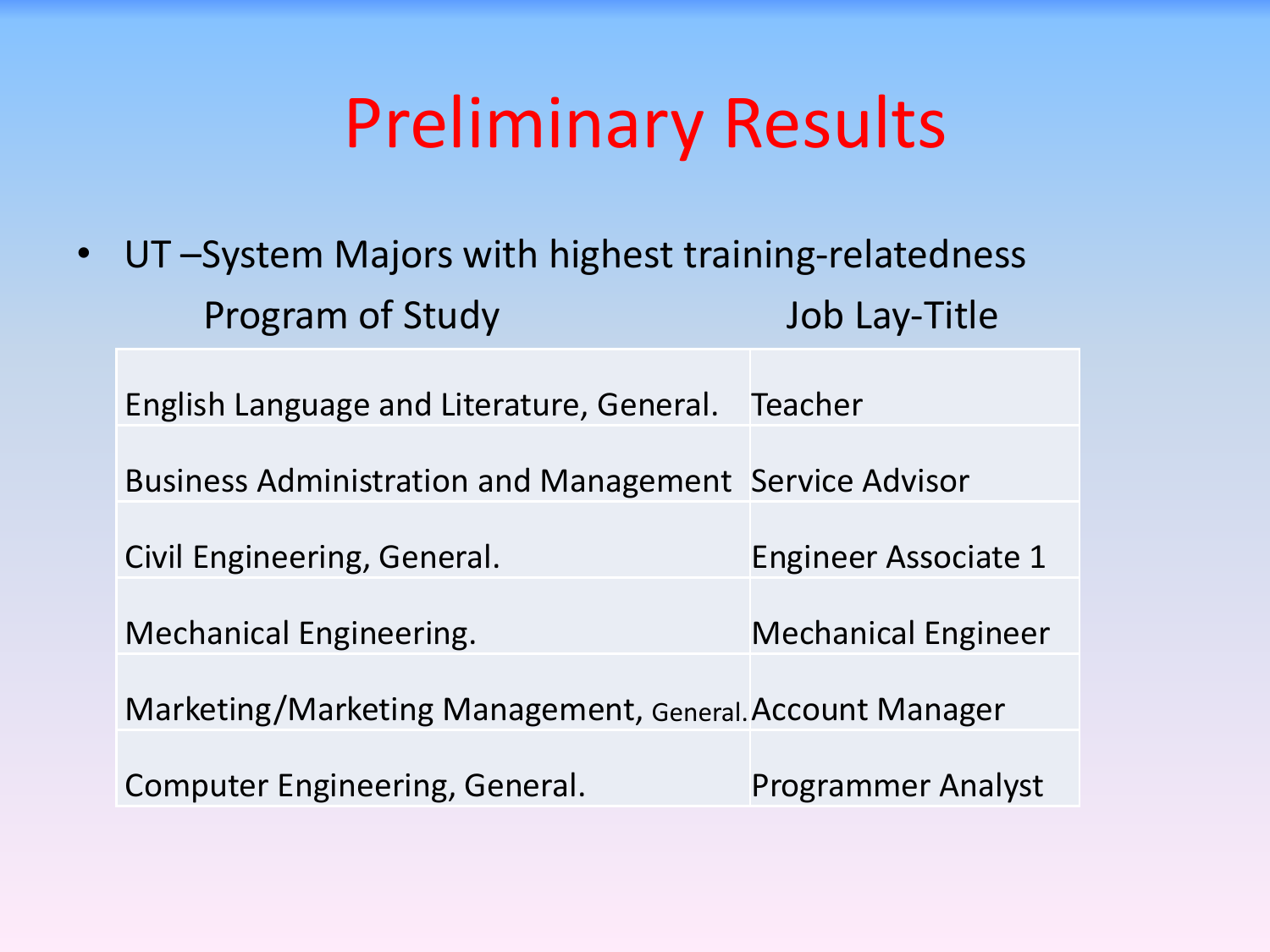# Preliminary Results

• TSTC – Majors with the highest training-relatedness Program of Study Job Lay-Title Heating, Ventilation, Air Conditioning and Refrigeration Engineering Technology/Technician. Commercial Service **Technician** Welding Technology/Welder. Welder B Licensed Practical/Vocational Nurse Training. The Contractional Superintensity of the LVN Autobody/Collision and Repair Technology/Technician. Shop Hand Teacher Assistant/Aide. Preschool Teacher Restaurant, Culinary, and Catering Management/Manager. Kitchen Staff Drafting and Design Technology/Technician, General. Cad Operator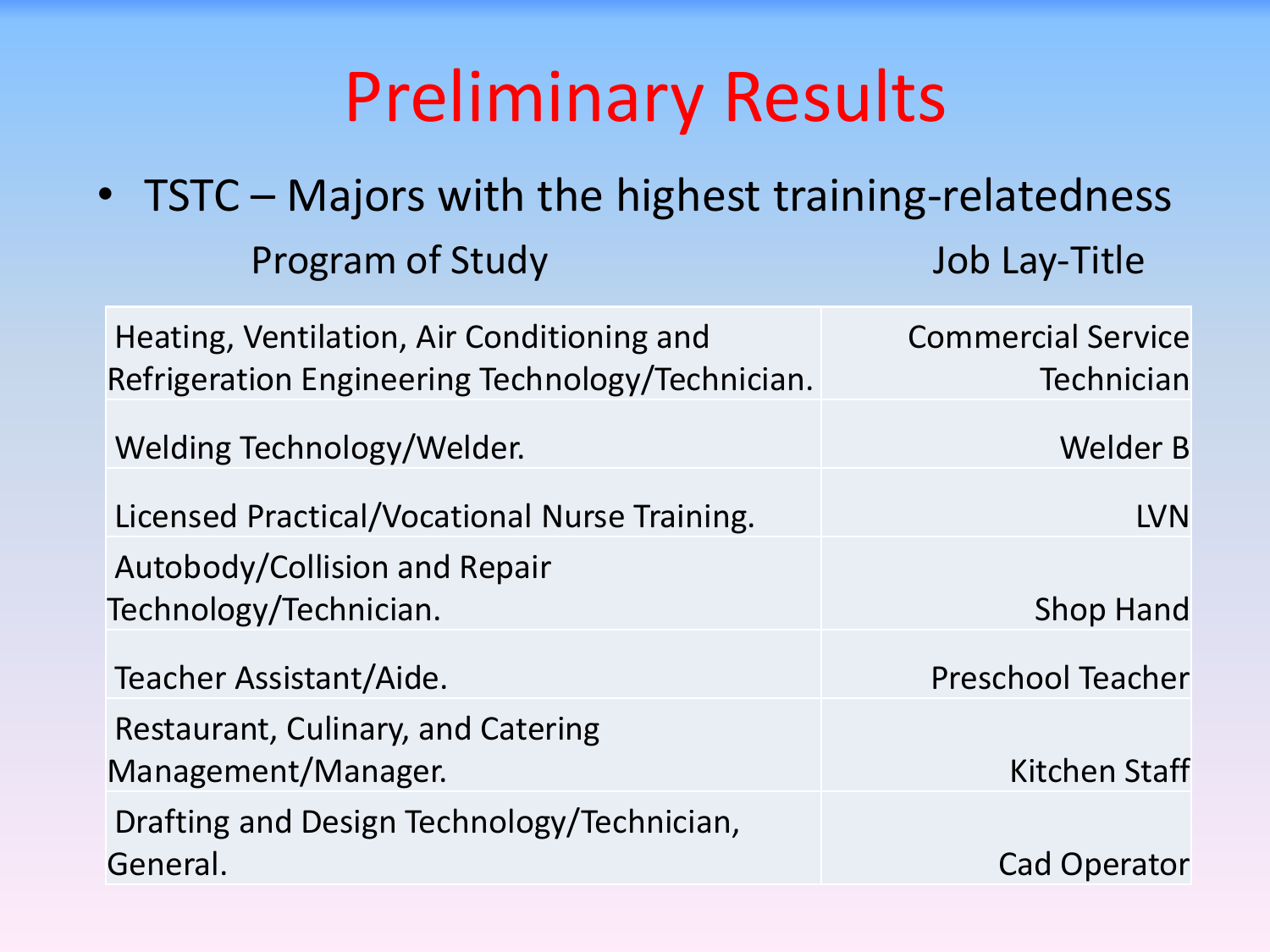#### Lessons Learned

- Use turn key survey instruments such as Survey Monkey, KeyPoint, The Survey System, etc.
- Strength of the Cover Letter is important for example, Governor as signatory
- Use of incentives for completing the survey for example, IPAD Air
- Multiple waves, stamp "second notice" on envelop
- Contact employers to increase response rate or clarify answers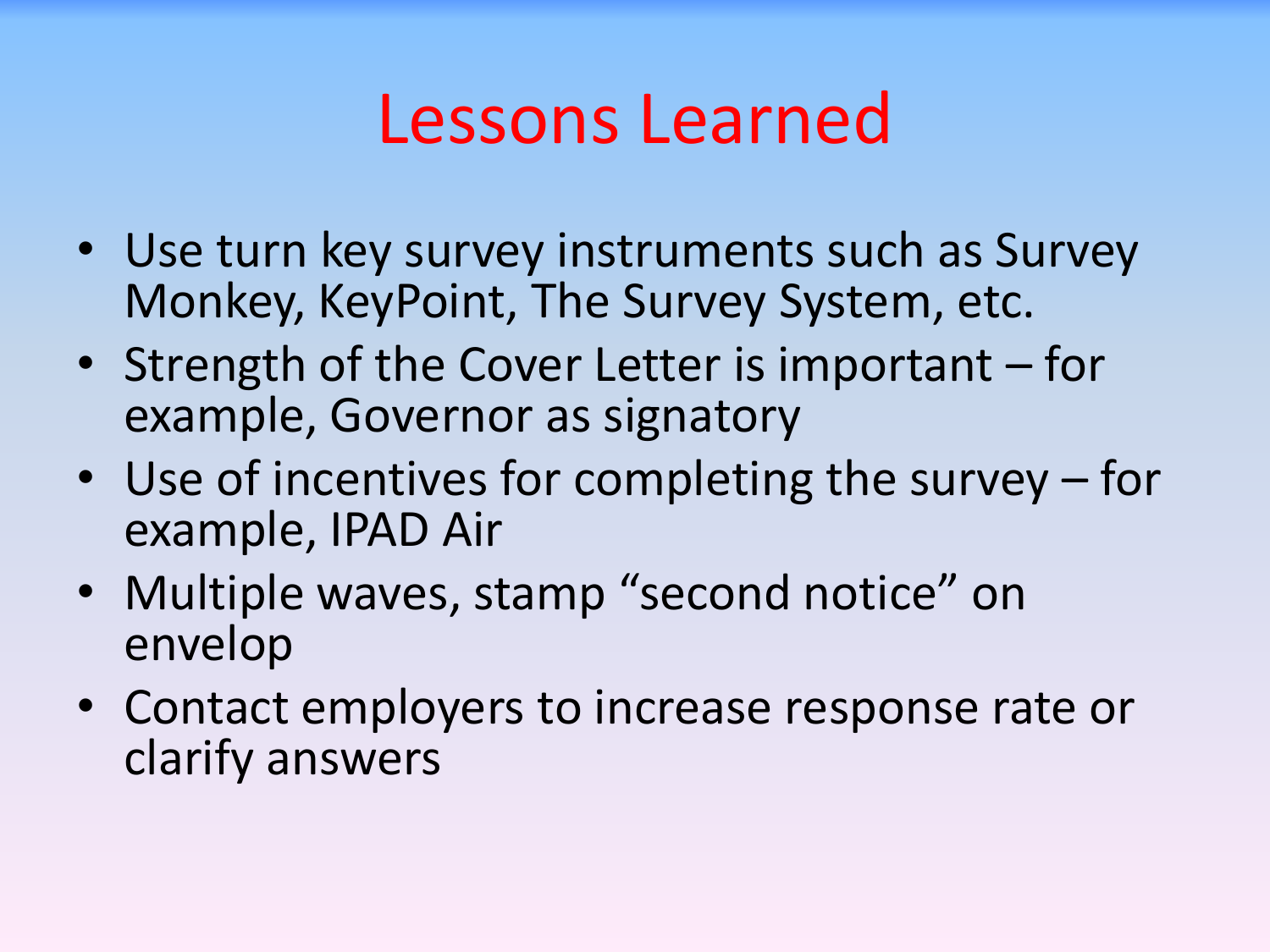### Other Observations

- Employers called RMC to do the survey with help from Research Assistant
- Employer name on survey envelope may be one of several under an umbrella company
- Employer name and/or address was not current
- Problems with different browsers